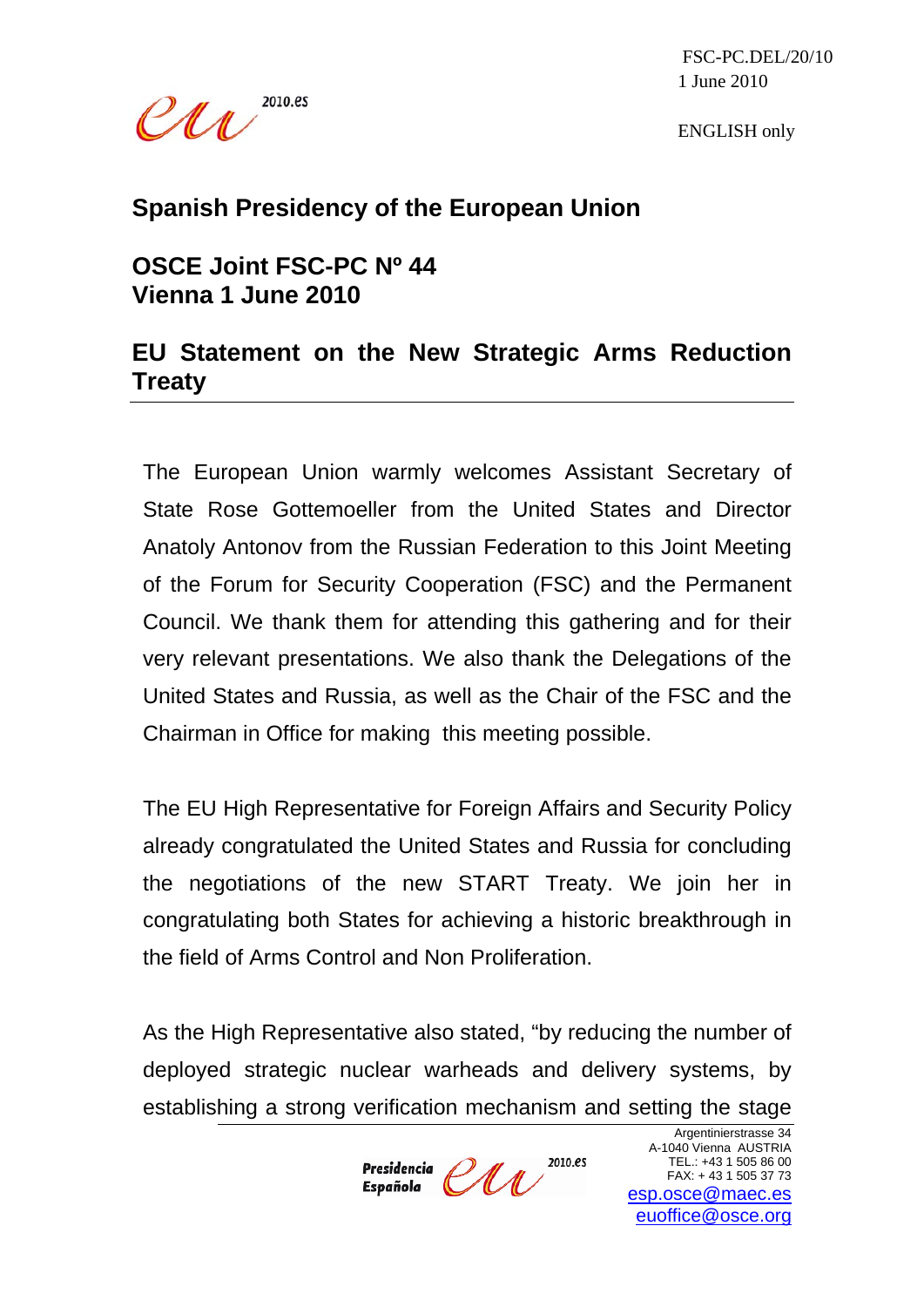for further reductions, this treaty represents a remarkable progress in the fulfilment of the disarmament obligations of the parties. It enhances the security of the contracting parties and of the international community as a whole".

The EU counts on the early ratification of the new START Treaty. We encourage both States concerned to work towards new agreements for further, comprehensive reductions of their nuclear arsenals, including non-strategic nuclear weapons.

This signature was followed by a very important and unprecedented meeting, the Nuclear Security Summit, that took place in Washington on the  $12<sup>th</sup>$  and  $13<sup>th</sup>$  of April; this meeting raised the positive momentum in favour of a strengthened global non proliferation regime.

The recent successful conclusion of the Review Conference of the State Parties to the Treaty on the Non Proliferation of Nuclear Weapons reminds us of our commitment to seeking a safer world for all and encourages us to redouble our efforts to create the conditions for a world without nuclear weapons. The EU High Representative has warmly welcomed the consensus reached on the final document, that shows that the multilateral non-proliferation and disarmament regime is alive and supported by all and that all states party are committed not only to uphold, but also to strengthen it in order to meet all the existing challenges.

We note with satisfaction that global arms control and disarmament is being reinvigorated amidst a renewed public debate and we are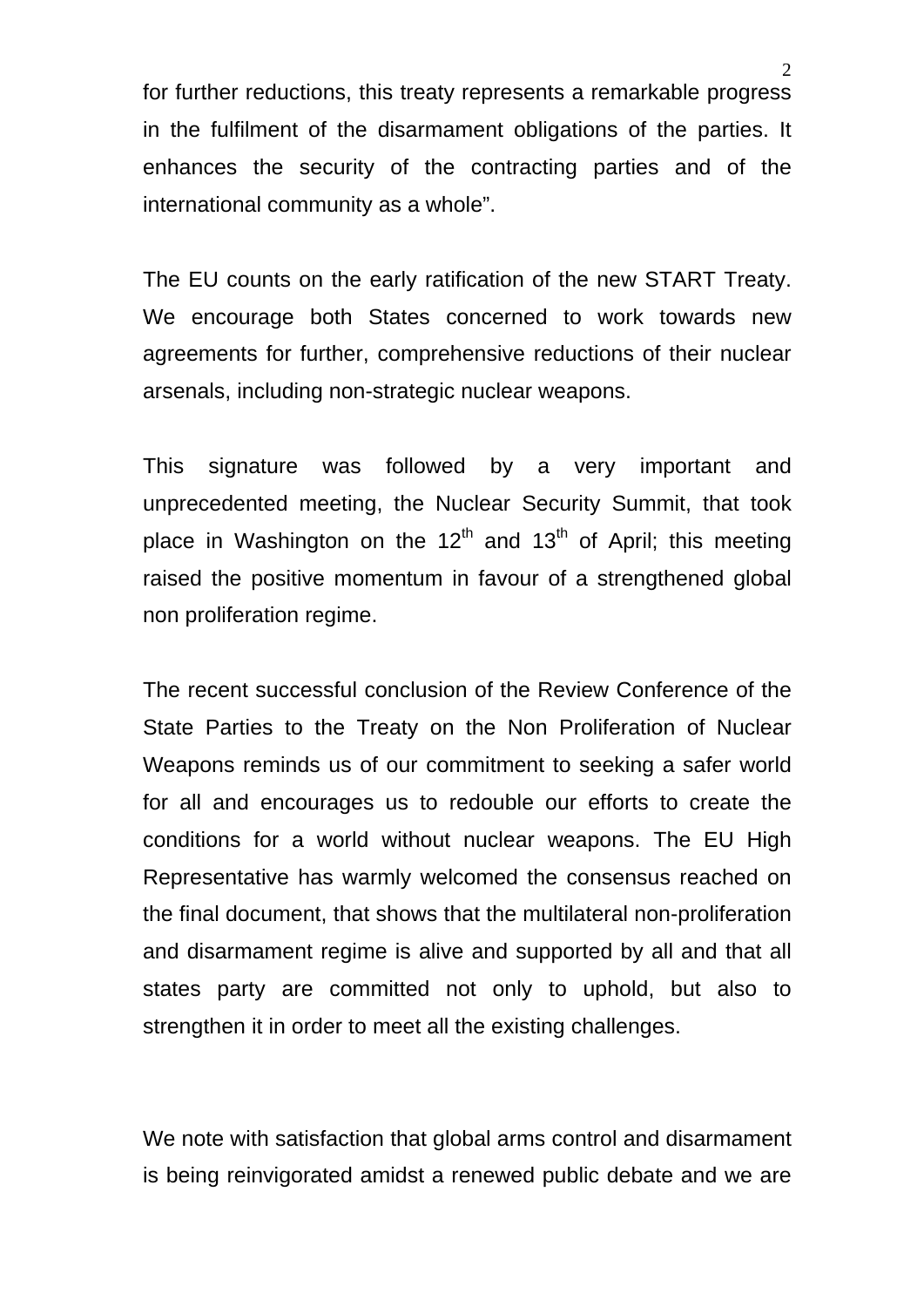confident that this political momentum will also benefit our joint work in the context of European Security.

The Corfu Process is a very serious attempt to recover trust and confidence and recapture a sense of common purpose to achieve the vision of a free, democratic and more integrated OSCE Area, free of dividing lines and zones with different levels of security.

Non Proliferation is one of the areas where OSCE can play a significant role, in particular concerning the implementation of United Nations Security Council Resolution (UNSCR) 1540; we are encouraged by the adoption last year of UNSCR 1887 on Maintenance of international peace and security: Nuclear nonproliferation and nuclear disarmament, as well as of the OSCE Athens Ministerial Declaration on Non Proliferation. We welcome the US, Belgian and Italian Food for Thought paper on OSCE Next Steps on UNSCR 1540 and other non proliferation issues, as well as other initiatives to reinforce the role of OSCE in this area.

Conventional Arms Control and Confidence and Security Building Measures remain a key component of our comprehensive notion of European Security. We need to build on our unique network of treaties, commitments, decisions, norms and measures, in particular the Treaty on Conventional Armed Forces in Europe, the Treaty on Open Skies and the Vienna Document 1999. These instruments are intertwined and form a web of interlocking and mutually reinforcing instruments, as stated by the 1996 Framework for Arms Control.